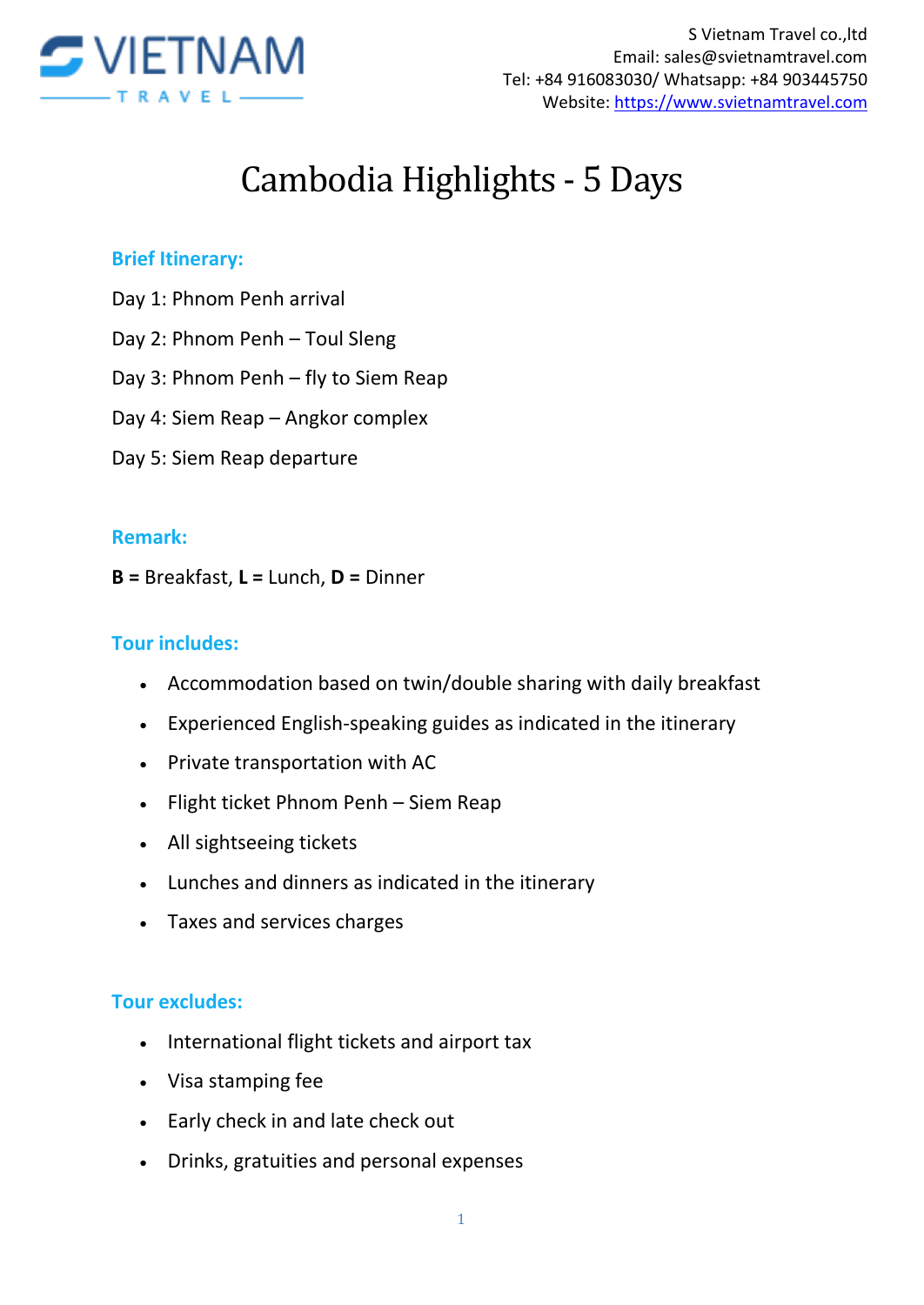

Insurance

#### **Detail itinerary:**

## *Day 1: Phnom Penh arrival – city tour (D)*

Welcome to Phnom Penh – The capital of Cambodia. The city is considered as the pearl of Indochina, still reserve lots of French old building. With your professional guide and private car you start to visit Phnom Penh. You will first go to the **Royal Palace** and the Silver Pagoda. The Palace is a magnificent example of Khmer architecture, it was built in 1866. You will see the Throne Hall and the Napoleon III Pavilion. Silver Pagoda is one of the richest shrines in the world. The floor is made of 5.000 silver tiles. Continue the trip with the **National Museum**, a Khmer red pavilion, which is dedicated to Khmer art and sculpture. The majority are from the Angkor period (9th to 15th century), and some from the 4th century. Enjoy dinner at the local restaurant before coming to your hotel.

## *Day 2: Phnom Penh – Toul Sleng (B)*

Enjoy breakfast at the hotel and then drive to Toul Sleng museum (S-21) and the killing field of Choueng Ek, which is about 35kim away from the city. These places are grim reminders of Cambodia's bloody past under Pol Pot. It is almost inconceivable to confront the nature of true evil here in this gentle land, but the Buddhist memorial at Choeung Ek, commemorates the 1.7 million victims of the 1975-79 Pol Pot regime. This excursion may prove distressing for some.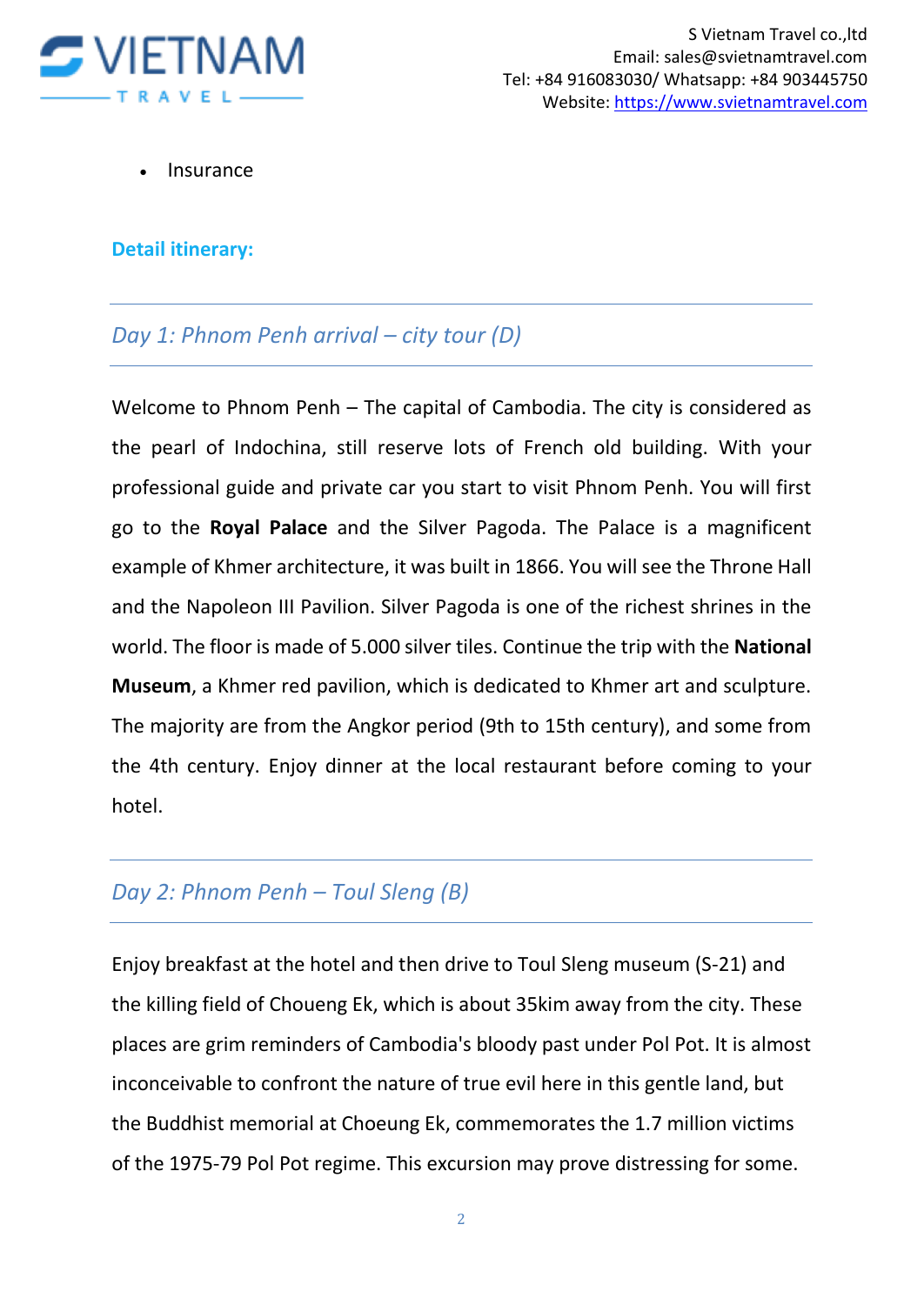

Back to the city in the afternoon and visit Wat Phnom ( Central of the City): is a treasured place of respect for all Khmers and is the namesake of the capital. You have free time for shopping at the Russian Market called "Psha Toul Tom Poung". Like the Central Market, there are several jewelers and gold-sellers, but it also carries huge selection of curios, silks and carvings, it is one of the best markets in town to buy fabric.

# *Day 3: Phnom Penh – fly to Siem Reap (B)*

Today, you will catch flight to Siem Reap. Upon arrival in Siem Reap, you will visit the incredible temple Ta Prohm. There are enormous fig trees and gigantic creepers which embrace themselves in the stone foundations of the structure giving the impression of man's creation being reclaimed by the powerful forces of nature. You also explore the grand circuit with Preah Khan, Kravan, Neak Pean, Krol Ko, Ta Som, East Mebon and Pre Rup Temples, where you can enjoy the sunset.

## *Day 4: Siem Reap – Angkor complex (B)*

Following the breakfast at your hotel, you have a full day to explore the wondrous ancient ruins with the South Gate of Angkor Thom, which is famous for its series of colossal human faces carved in stone, the impressive Bayon Temple, the Royal Enclosure, Phimeanakas, the Elephant Terrace, the Terrace of the Leper King and the largest as well as the most complete temple of Angkor Wat. This architectural masterpiece was constructed in the 12th century and covers an area of about 210 hectares. You stroll around this massive edifice,